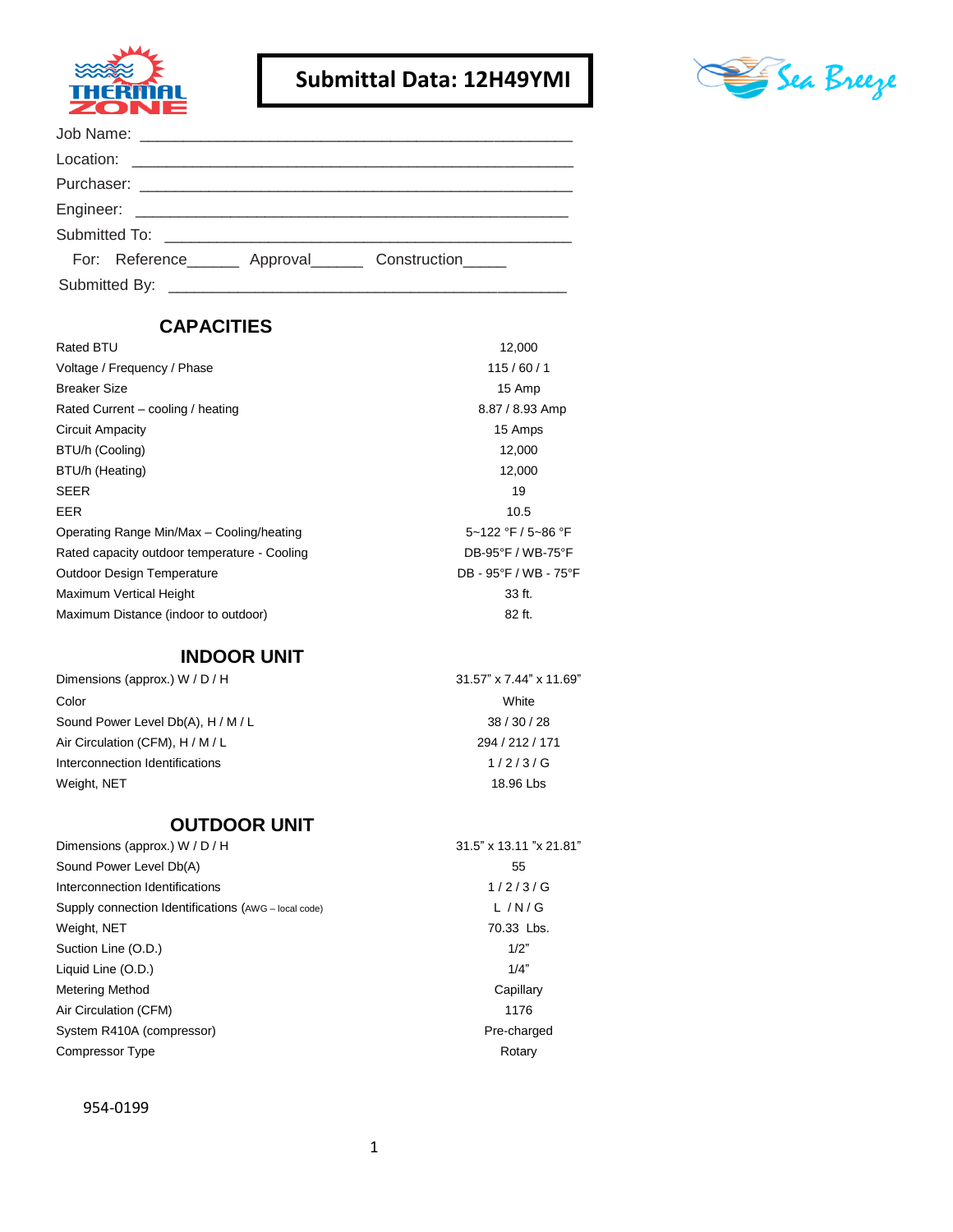|         | <b>MODEL NUMBER</b> | <b>PRODUCT CODE</b> |
|---------|---------------------|---------------------|
| System  |                     |                     |
| INDOOR  | 12H49YIMI           | 244-1502-E          |
| OUTDOOR | 12H49YOMI           | 244-1502-C          |

Specifications are based on the above Model Numbers as a set.

AHRI Registration Number: 202576826 (Sea Breeze) / 202576827 (Thermal Zone)

#### **Standard Features:**

- \* 5 Year Compressor Warranty \* Timer (On / Off)
- \* One Year Parts Warranty \* Follow Me
- \* R-410A Refrigerant \* Freeze Protection
- \* Modes: Auto, Cool, Dry, Heat, and Fan (w/Turbo) \* Auto Restart
- \* Auto Louver (Up / Down) \* Illuminated Display
- \* Particulate Filter \* Sleep Mode
- \* Built-In Low Ambient Control (range to 5°F) \* Auto Changeover
- \* Wireless Remote **\*** Auto Defrost
- 
- 
- 
- 
- 
- 
- 
- 

#### **Installation Information:**

Supply Power wire: Per Local Codes Interconnect cable: 14/4C, min (w/ground) stranded Installation kit: CTK141225 (25 ft) or CTK141250 (50 ft) Includes copper tubing with ½' insulation Accessory kit: AK25 (25 ft) or AK50 (50 ft) Includes cable, wall sleeve, drain tubing, wrapping tape and sealing putty Condensate pump: Blue Diamond Micro, Blue Diamond Maxi, or Blue Diamond Mega Outdoor wall mounting bracket: BR440L

NOTE: A surge arrester (Suppresser) is recommended.

#### WARRANTY:

International Refrigeration Products warrants the accompanying split air conditioner or heat pump system to be free of defects in material and workmanship for the applications specified in the operation manual and installation manual for a period of one (1) year on parts and five (5) years on compressor, valid from the date of original retail purchase in the United States or Canada. Labor or shipping is not covered under this warranty.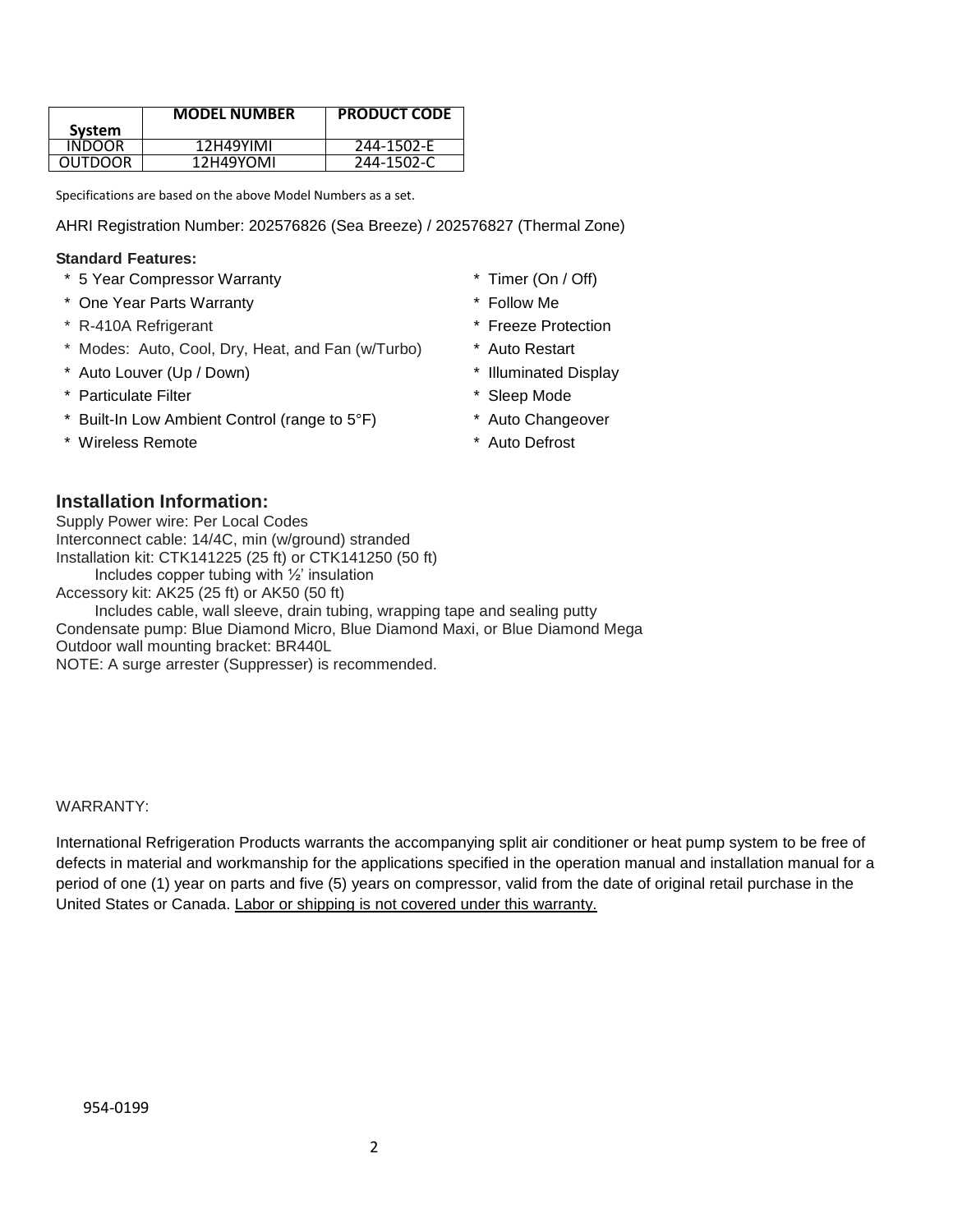



# **OUTLINE AND DIMENSIONS INDOOR MOUNTING BRACKET DIMENSIONS**





954-0199